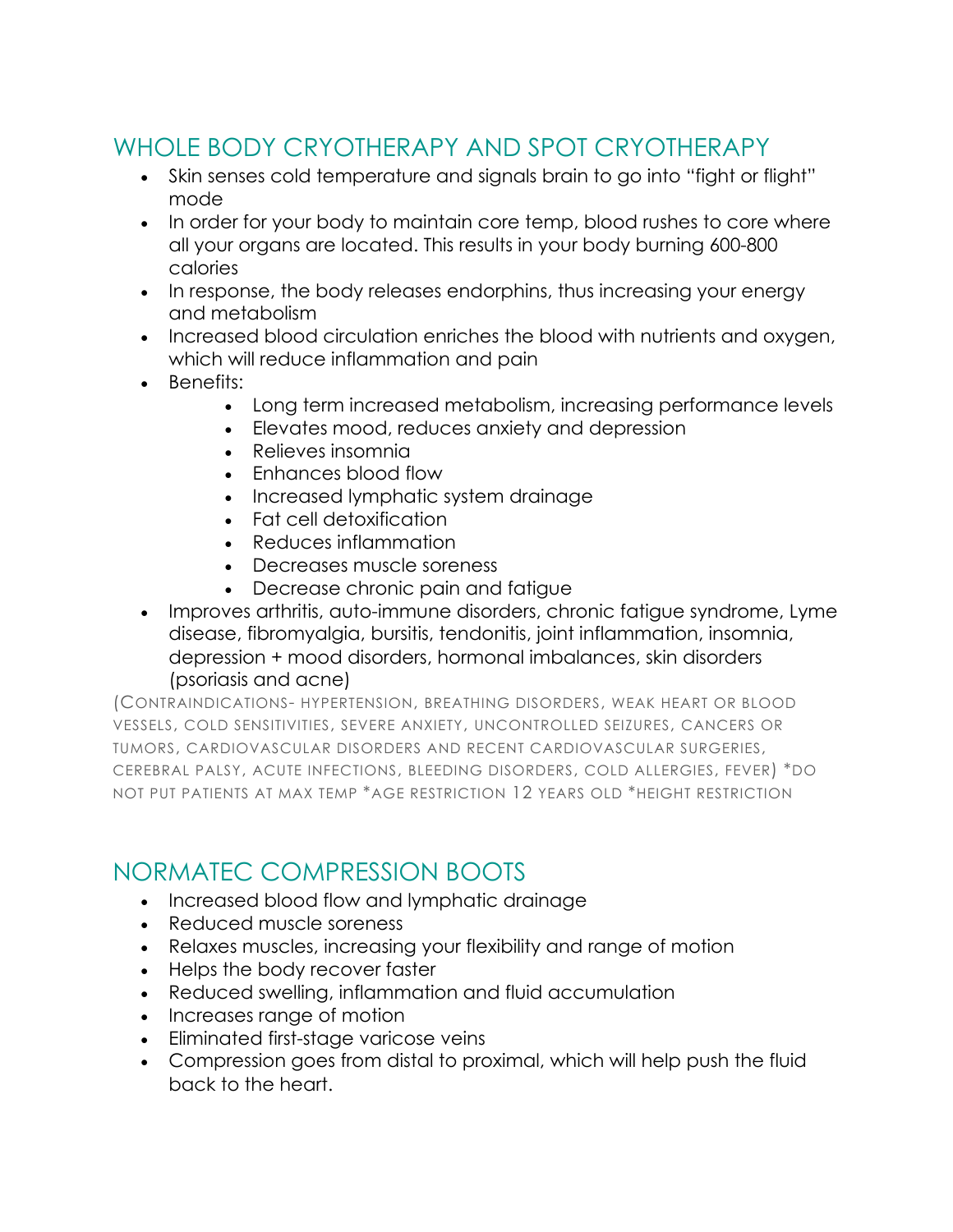(CONTRAINDICATIONS - CURRENT OR UNSTABLE FRACTURES/BREAKS, RECENT SURGERY AND HAVE SUTURES/STITCHES, OPEN WOUNDS, CONTUSIONS, ABRASIONS, SUSPECT OR KNOWN ACUTE DEEP VEIN THROMBOSIS (DVT) (BLOOD CLOT), SEVERE ATHEROSCLEROSIS (DISEASE OF THE ARTERIES)/ISCHEMIC VASCULAR DISEASE (IVD), SEVERE CONGESTIVE CARDIAC FAILURE (CHF), EXISTING PULMONARY EDEMA (HAVING EXCESS FLUID IN THE LUNGS), EXISTING PULMONARY EMBOLISM (BLOOD CLOT IN THE LUNGS), EXTREME DEFORMITY OF THE LIMBS, ANY LOCAL SKIN CONDITIONS SUCH AS GANGRENE, UNTREATED OR INFECTED WOUNDS, RECENT SKIN GRAFT, OR DERMATITIS, KNOWN PRESENCE OF MALIGNANCY IN THE LEGS OR ARMS, LIMB INFECTIONS, INCLUDING CELLULITIS THAT HAVE NOT BEEN TREATED, PRESENCE OF LYMPHANGIOSARCOMA (A RARE CANCER DUE TO LONG-STANDING LYMPHEDEMA OF THE UPPER/LOWER EXTREMITIES))

# **CELLUMA**

- Anti- aging therapy
	- Reduces the appearance of fine lines and wrinkles
	- Increased skin texture, quality, and smoothness
	- Wavelengths that are scientifically proven to stimulate fibroblasts to increase collagen and elastin
	- Celluma's low- level light therapy is a safe, effective, and convenient way to achieve a healthy, youthful glow in a natural, non-toxic, non-invasive way.
- Acne therapy
	- Destroys acne-causing bacteria- not only clearing up existing blemishes, but preventing future breakouts before they happen
	- Clearer, smoother, more radiant complexion
- Pain and wound management
	- Relieves arthritic pain, muscle and joint pain, and stiffness. Its powerful, deeply penetrating wavelengths are absorbed and increases the production of adenosine triphosphate (ATP)- the fuel that drives all cells.
	- Helps to alleviate:
		- Arthritis
		- Muscle spasm
		- Muscle and joint pain
		- Muscle tissue tension
		- Joint and muscle stiffness
		- Diminished local circulation
		- Post-surgical healing

(CONTRAINDICATIONS - PREGNANT OR BREASTFEEDING, SUFFER FROM SEIZURES OR EPILEPSY, TAKING CORTISONE INJECTIONS OR ANY STEROID INJECTIONS, TAKING ANY PHOTOSENSITIVE DRUGS.)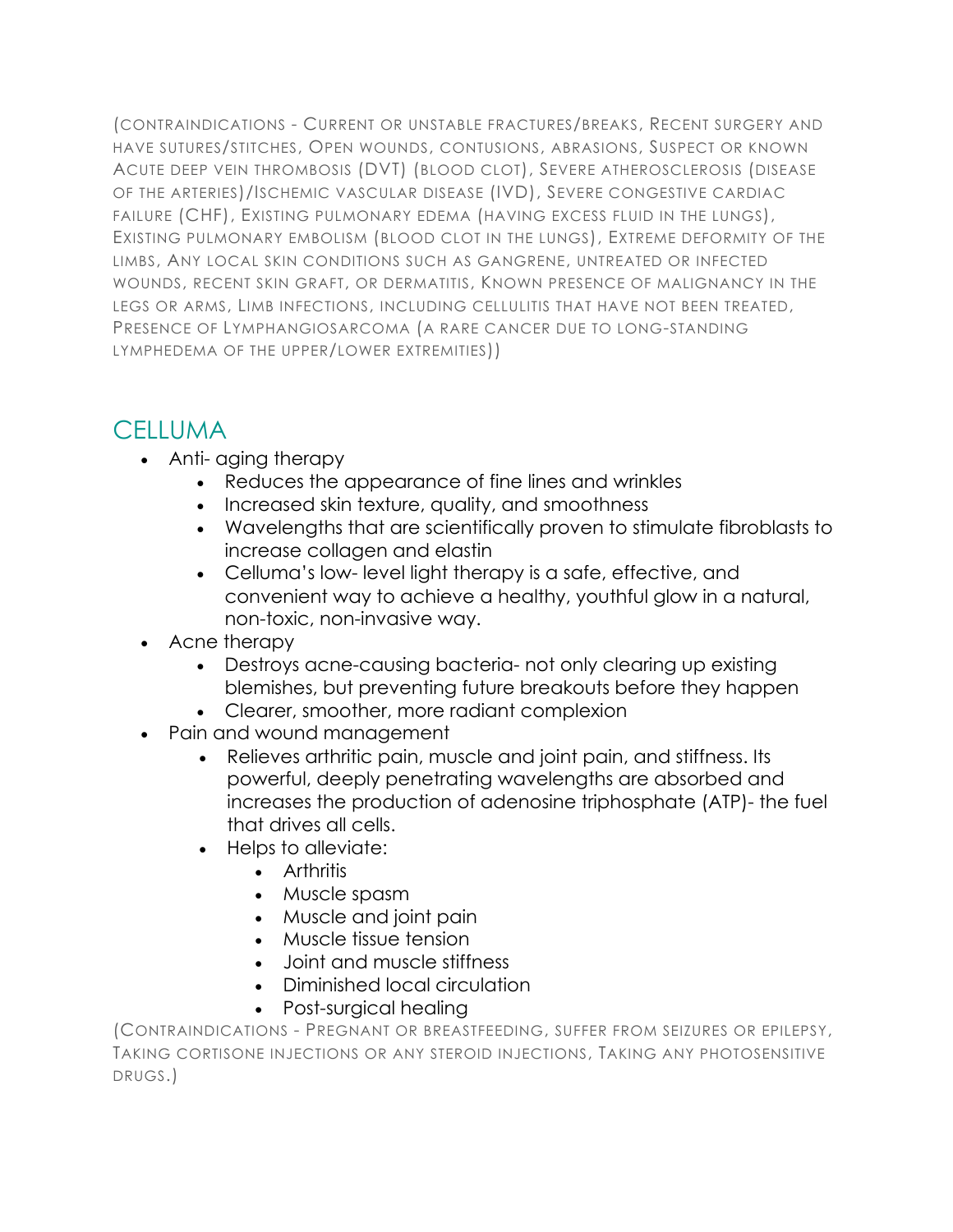## CRYOSKIN 2.0

- The treatment will help destroy fat cells by going from hot to cold, which will produce thermal shock of the fat cells
- Increased metabolism
- Increased weight loss
- Lose inches
- Collagen production
- Cellulite reduction
- Tightens, firms, and lifts skin
- Non-Invasive
- CryoSlimming Lose fat Treatments must be done two weeks apart
- CryoToning removes cellulite, smooths, and tighten pores and skin, diminishes the appearance of fine lines and wrinkles – Treatments can be performed weekly
- CryoFacial antiaging, diminishes the appearance of fine lines and wrinkles, dramatically shrinks pores, and lifts and tightens the skin - Treatments can be performed weekly.

(CONTRAINDICATIONS – INDIVIDUALS WITH RAYNAUD'S SYNDROME, ALLERGIES TO COLD, PREGNANT WOMEN, WOMEN WHO ARE BREASTFEEDING, DIABETES, AND CANCER SHOULD NOT RECEIVE CRYOSKIN 2.0 TREATMENTS. FOR FACIAL CRYOSKIN 2.0 MUST RESPECT THE WAITING PERIOD IF THE CLIENT USES BOTOX OR FILLERS. BOTOX: MINIMUM ONE MONTH. FILLERS: MINIMUM THREE.)

### IV THERAPY

- Increases energy
- Overall sense of well-being
- Improves sports performance
- Enhanced immune support
- Improves healing and recovery from sports wear and year, cosmetic procedures, and surgery
- Stress relief
- Hydration
- Improve mental clarity and cognitive function.
- Reduce the symptoms of migraines.
- Improve symptoms of asthma.
- Improve anxiety.
- Improve immune health.